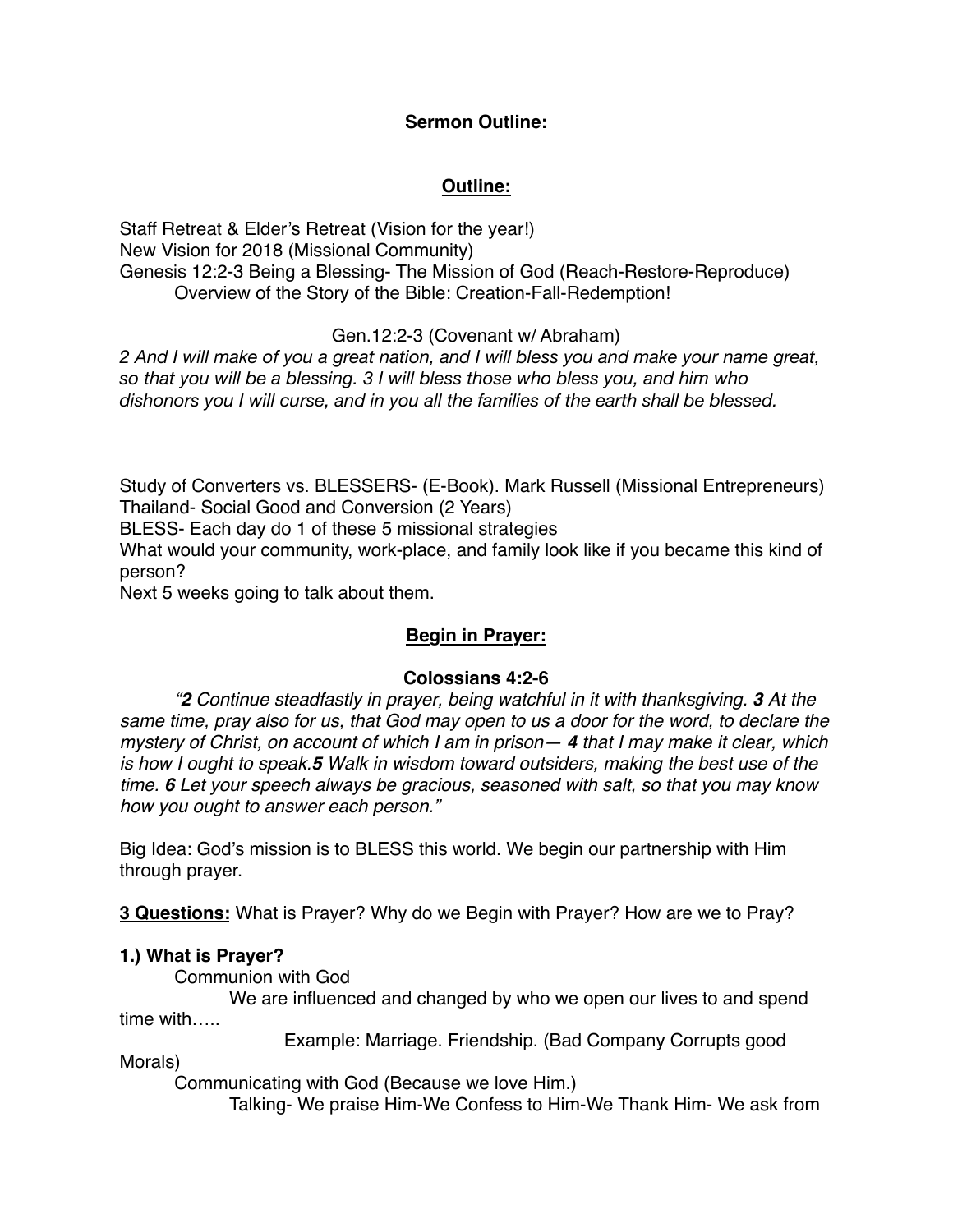Him

Listening- We seek to learn to hear His voice over our own. The Practice of the Presence of God by Brother Lawrence.

God's mission is to BLESS this world. We begin our partnership with Him through prayer.

### **2.) Why do we Begin with Prayer?**

Dependency upon God (Open a door for the word)….God-dependancy vs. Self-**Sufficiency** 

- His Mission- Acts 1:8, Mt.28:18-20 (His purposes in this world, we're partnering with Him)
	- ⁃ Mt. 28:18-20 *And Jesus came and said to them, "All authority in heaven and on earth has been given to me. 19 Go therefore and make disciples of all nations, baptizing them in the name of the Father and of the Son and of the Holy Spirit, 20 teaching them to observe all that I have commanded you. And behold, I am with you always, to the end of the age."*
	- *⁃* Luke 10:1 *After these things the Lord appointed seventy others also, and sent them two by two before His face into every city and place where He Himself was about to go.*
	- ⁃ Luke 12:32 *"Fear not, little flock, for it is your Father's good pleasure to give you the kingdom.*
- His Power- Mt.28:18-20; Mt.16:18 (Gates of hell shall not prevail against the advance of His purposes).
	- **⁃** Mt.16:18 *And I tell you, you are Peter, and on this rock I will build my church, and the gates of hell shall not prevail against it.*
	- *⁃* Colossians 2:13-15 *And you, who were dead in your trespasses and the uncircumcision of your flesh, God made alive together with him, having forgiven us all our trespasses, 14 by canceling the record of debt that stood against us with its legal demands. This he set aside, nailing it to the cross. 15 He disarmed the rulers and authorities and put them to open shame, by triumphing over them in him.*
	- His Knowledge-Acts 16:6-10 (God closing opportunities to share the gospel… Must begin with prayer to have discernment.)
		- Acts 16:6-10 *And they went through the region of Phrygia and Galatia, having been forbidden by the Holy Spirit to speak the word in Asia. 7 And when they had come up to Mysia, they attempted to go into Bithynia, but the Spirit of Jesus did not allow them. 8 So, passing by Mysia, they went down to Troas. 9 And a vision appeared to Paul in the night: a man of Macedonia was standing there, urging him and saying, "Come over to*